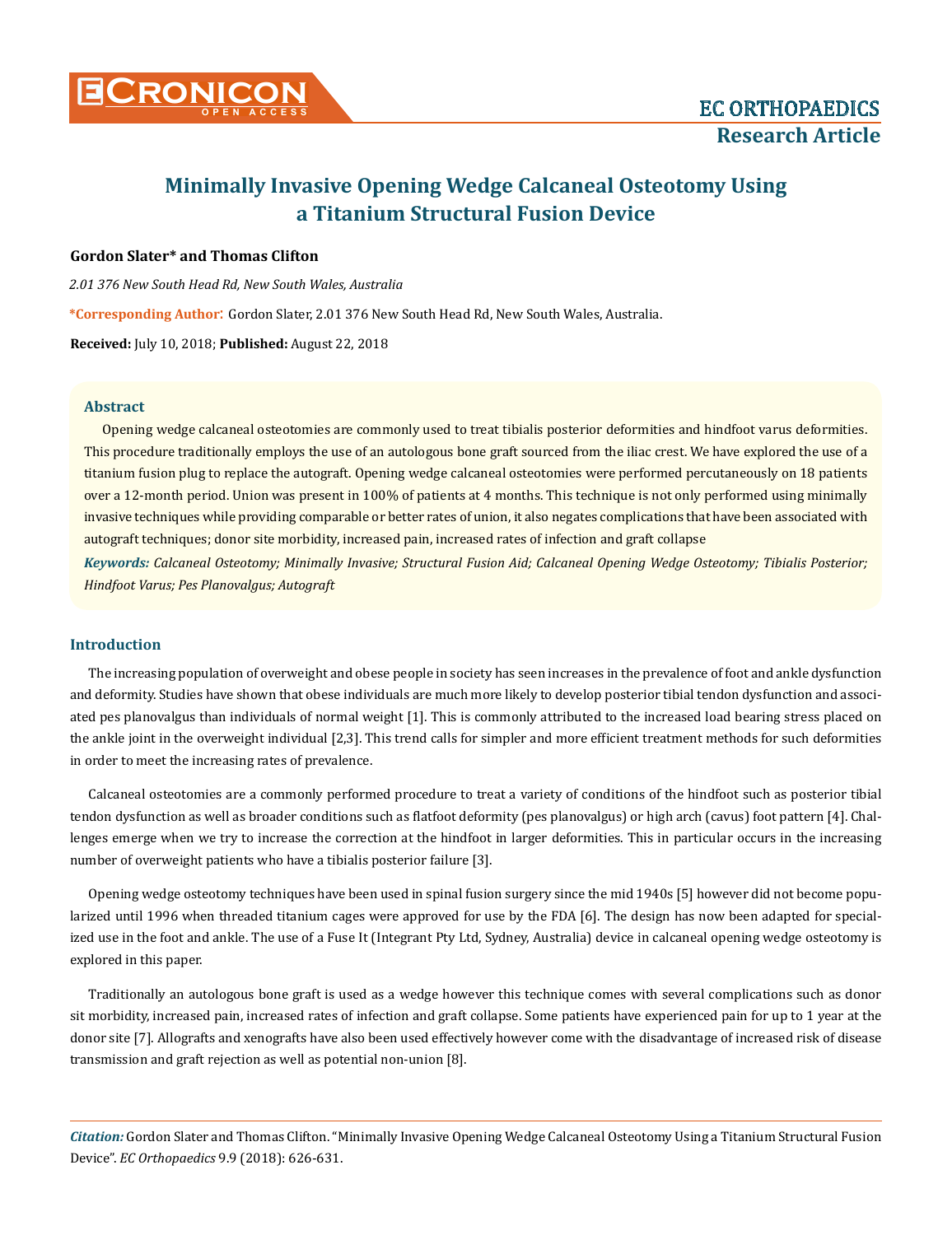The use of structural substitutes for auto- and allo- grafts has been documented with increasing frequency in recent years with further developments in surgical technique and advances in technology. The senior author has previously shown titanium prostheses coated in porous alumina as an effective substitute for allograft in the management of chondrosarcoma [9]. PolyEtherEtherKetone (PEEK) spacers have long been used in spinal surgery and have been recently adapted for use in the foot and ankle with consistent clinical results [10]. Porous wedges comprised of inert metals such as tantalum and titanium have also shown comparable efficacy to that of auto/allo-grafts. Their inert nature and high structural strength eliminate the risk of infection and graft collapse and their porosity and elasticity have high similarity to that of subchondral bone. Both have shown high levels of biocompatibility and bioactivity with bone in growth properties similar to autogenous bone [8,11].

A titanium alloy structural fusion device (Fuse It) has also been used effectively while negating the complications associated with autografts. Its fenestrated conical design allows for comparable fusion efficacy and promotes osseointegration [12,13]. Used in conjunction with compression screws, the strength of the initial macro-interlock between the device and the bone aids union of the osteotomy. The device may also be used in combination with a synthetic bone graft to further promote fusion and aid in reduction of the Osteoblast Jumping Distance (OJD).

We have used a specialized metal insert as a structural graft to increase the corrective potential of the calcaneal osteotomy when used in conjunction with minimally invasive techniques. We propose the concept of 'on-growth', 'in-growth' and 'through-growth' in the successful integration of the implant.

## **Method**

#### **Indications**

Indications for the procedures discussed in this paper were tibialis posterior deformities (Valgus) and hindfoot varus deformities.

### **Surgical Technique: Calcaneal Opening Wedge Osteotomy**

The patient is placed supine on an operating table under general anaesthesia. 1 gm of Keflex is administered IV. The leg is exsanguinated and a pillow is placed under the ipsilateral buttock. The osteotomy is then planned with a surgical marker and the calcaneus is approached through a 3 mm minimally invasive lateral incision. A lateral to medial osteotomy is performed using a Shannon burr in an NSK drill after which a 2.5 mm K-wire wire from the 6.5 mm screw system is used as a lever to shift the osteotomy either medially or laterally depending on the deformity. Two 2.5 mm K-wires are drilled in to hold the osteotomy in place while the fusion plug is inserted.

The size of the Fuse It plug is determined by the size and angle of the deformity, i.e. the larger the deformity the larger the plug. Typically speaking a 10 mm x 10 mm is used in a male and a 10 mm x 8 mm in a female.

Fixation is obtained using 2 x 6.5 mm diameter cannulated screws over the K-wires which have already been inserted. Screws are spaced widely to increase the strength of the osteotomy and to prevent metal congestion with the plug. A bone graft substitute can be used in conjunction with the fusion aid in order to maximise the fusion strength; indication is if the osteotomy gap is greater than 4 mm in size.

Portal is closed with simple 3.0 nylon suture material. DVT prophylaxis is not used unless there is a prior history of clots. It is preferred for the patient to move and engage in active weight bearing as soon as possible to limit the chance of DVT.

All procedures were performed in conjunction with secondary procedures, mostly soft tissue procedures, in order to maximise the corrective potential of the osteotomy.

*Citation:* Gordon Slater and Thomas Clifton. "Minimally Invasive Opening Wedge Calcaneal Osteotomy Using a Titanium Structural Fusion Device". *EC Orthopaedics* 9.9 (2018): 626-631.

627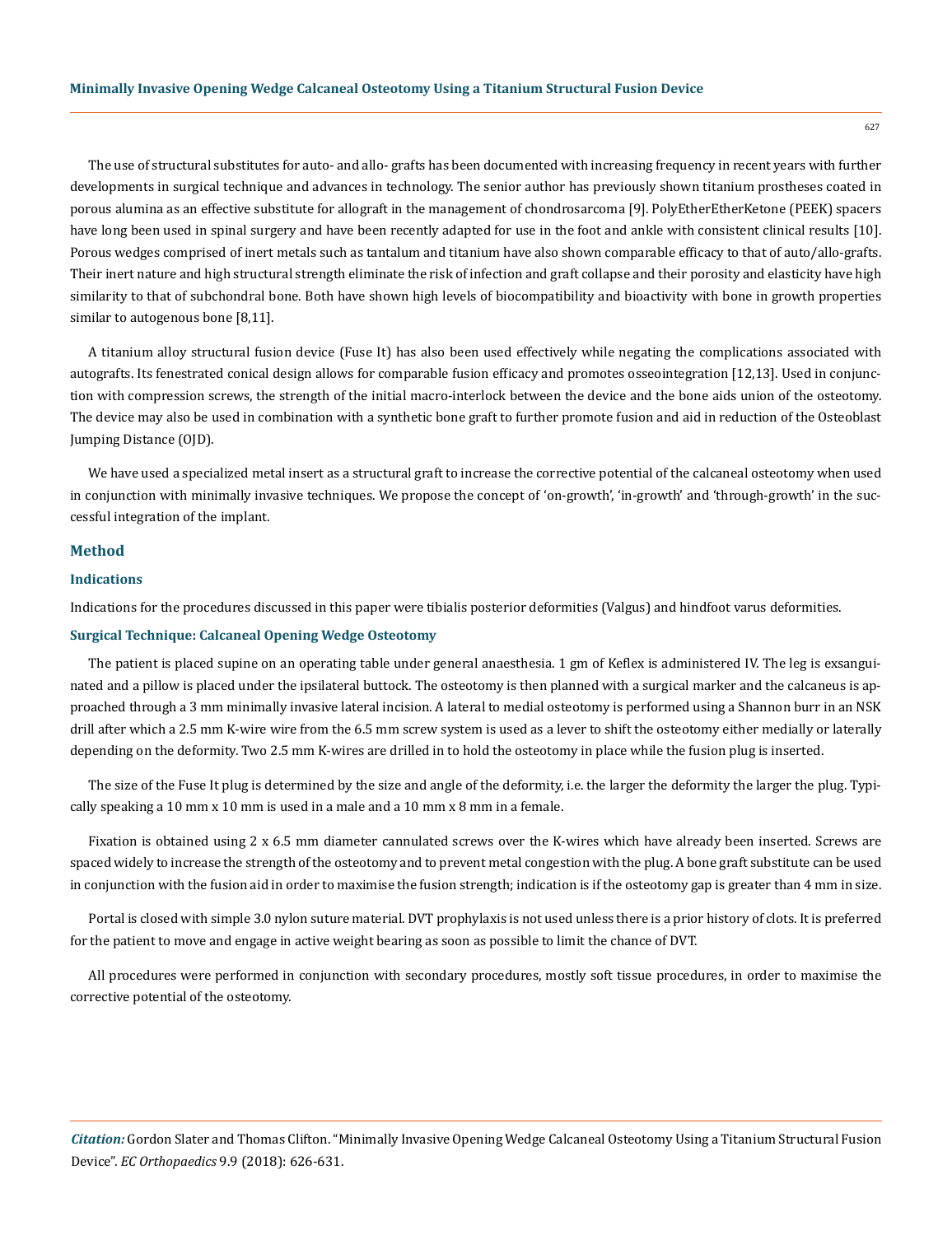## **Patient Data**

Over a 12-month span from 2017 - 2018, 18 percutaneous opening wedge calcaneal osteotomies were performed by the same surgeon using the Fuse it device in conjunction with cannulated screws for fixation using the above described surgical technique. The cases were performed on 7 Males and 11 Females with patient age ranging from 29 - 77 years old and were completed as day cases. Patients were in a CAM boot for 10 - 12 weeks post op and no patients required a plaster for recovery.



*Figure 1: Post-op radiography of calcaneal opening wedge osteotomy using Fuse It device; medial and topical views.*

#### **Results**

100% of patients showed union at a 4-month post-operation review. A total of 8 patients (2 male, 6 female) had follow-up surgery to have the fixation screws removed if they were palpable or painful (average 174 days after initial surgery). Due to the high levels of osseointegration between the bone and fusion aid, no Fuse Its needed to be removed post-operatively. There were no signs of post-operative infection or DVT. One patient had posterior tibial nerve neuropraxia which was lost to follow-up after osteotomy union.

Female patients were able to touch weight bear immediately while men were non-weight bearing for 6 weeks. This was because women were less able to non-weight bear and the fixation was deemed strong enough to allow this. Further it was noted that the superior correction supported the medial reconstruction enough that the patients were able to mobilise quicker without the need for crutches.

The osteotomy improved overall clinical appearance and power of correction by translating the heel further and opening the lateral column effectively.

### **Discussion**

The Evans procedure has long been described as an effective technique for correction of hindfoot deformities [14]. More recently, calcaneal shift osteotomies have become commonplace, however these procedures, while still achieving high union rates at around 97% [15], often carry complications which are less than ideal. The use of a structural fusion aid in place of an autologous bone graft has shown consistent clinical success with comparable rates of fusion as well as the benefit of reduced comorbidities commonly associated with autografts (donor site morbidity, increased infection rates) [12,16].

*Citation:* Gordon Slater and Thomas Clifton. "Minimally Invasive Opening Wedge Calcaneal Osteotomy Using a Titanium Structural Fusion Device". *EC Orthopaedics* 9.9 (2018): 626-631.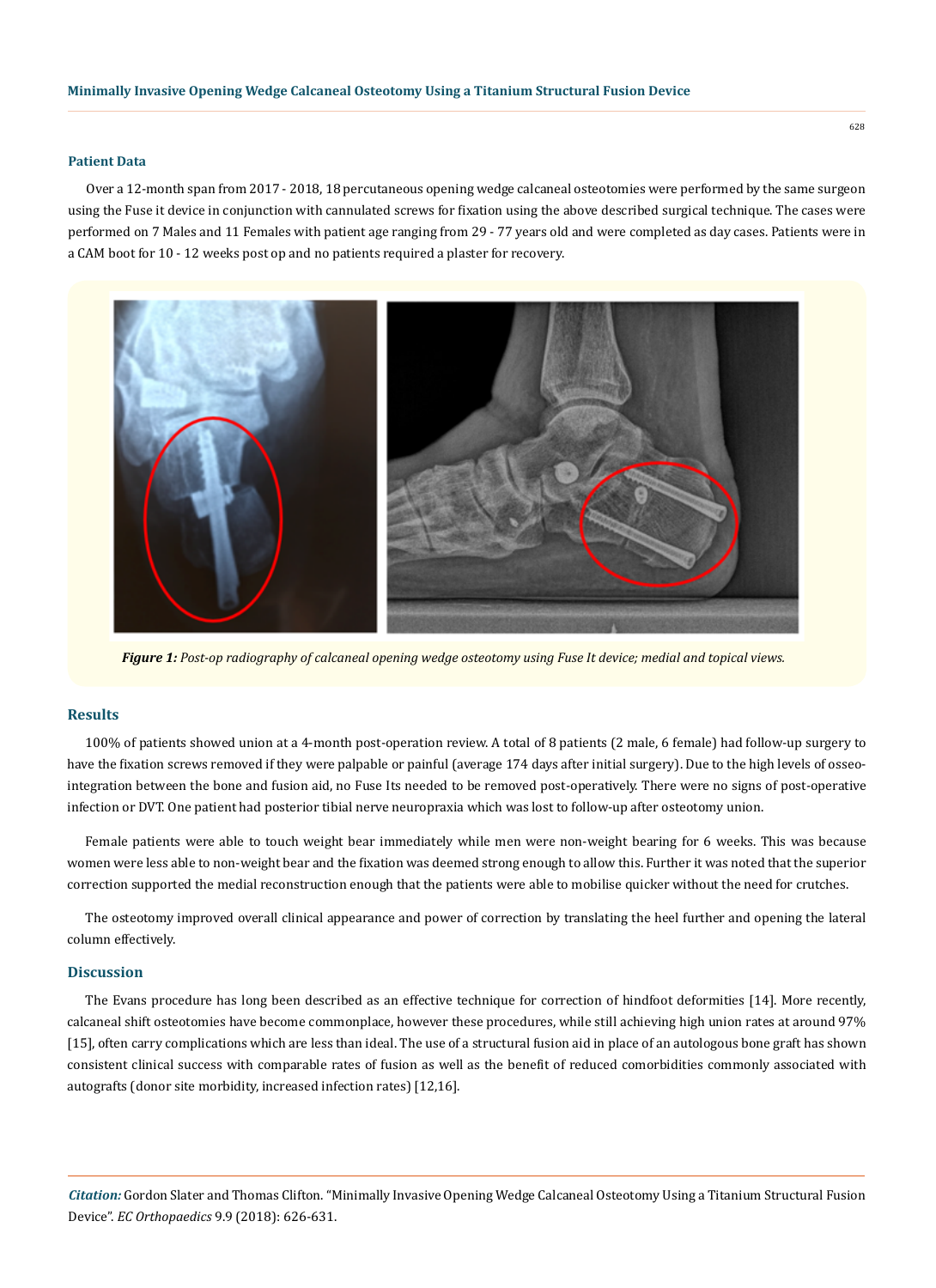

*Figure 2: Radiography showing medial views of left foot of a female patient. Left image taken 2 months post-op. Right image taken 5 months post-op after removal of screws. Union is clearly present.*

In addition to this, the use of minimally invasive operating techniques as described also provide beneficial results when compared with open techniques; reductions in patient pain, recovery time post-operative infections, stiffness and scarring [17-19]. It has also been shown that minimally invasive surgery can reduce the rates of non-union in fusion surgery. This is thought to be due to reduced damage to operative-site blood vessels leading to reduced chance of hematoma [17,20].

## **Conclusion**

While the use of a structural fusion aid or an autologous bone graft both produce comparable results in opening wedge calcaneal osteotomies, the use of an autologous bone graft increases the rate of complications associated with the procedure (donor site morbidity, increased infection rates, graft collapse) when compared with the fusion aid [21-23].

Nonunion and overall complication rates using a structural fusion aid have been shown to be comparable or superior to what has previously been reported in the literature using allograft or autograft [16] particularly when used in conjunction with minimally invasive surgical techniques. The described technique of using a structural fusion aid such as Fuse It in opening wedge calcaneal osteotomy shows promise in its comparable or better outcomes when compared with traditional autograft techniques

## **Declaration of Conflicting Interests**

T. Clifton (B.Sc) declares that he is an employee of Integrant Pty. Ltd. and that no financial incentives were received by either himself or Integrant Pty Ltd for assisting in the research, authorship, and/or publication of this article.

## **Funding**

The author(s) received no financial support for the research, authorship, and/or publication of this article.

*Citation:* Gordon Slater and Thomas Clifton. "Minimally Invasive Opening Wedge Calcaneal Osteotomy Using a Titanium Structural Fusion Device". *EC Orthopaedics* 9.9 (2018): 626-631.

629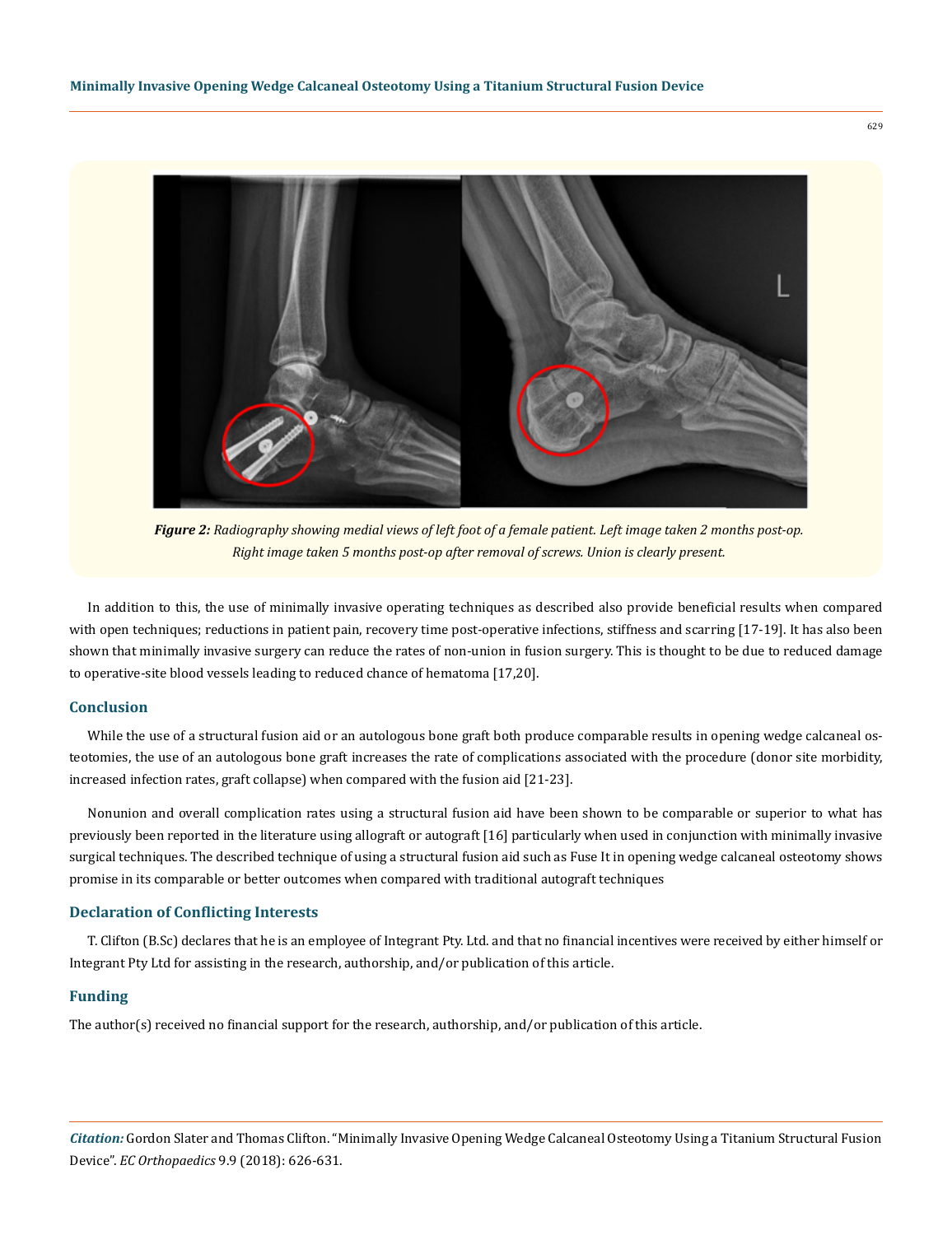### **Bibliography**

- 1. [Stewart M. "Obesity in elective foot and ankle surgery".](https://www.ncbi.nlm.nih.gov/pubmed/29929719) *Orthopedic Clinics of North America* 49.3 (2018): 371-379.
- 2. [Frey C and Zamora J. "The effects of obesity on orthopaedic foot and ankle pathology".](https://www.ncbi.nlm.nih.gov/pubmed/17880874) *Foot and Ankle International* 28.9 (2007): [996-999.](https://www.ncbi.nlm.nih.gov/pubmed/17880874)
- 3. Reb CW., *et al*[. "High prevalence of obesity and female gender among patients with concomitant tibialis posterior tendonitis and](https://www.ncbi.nlm.nih.gov/pubmed/25910944) plantar fasciitis". *[Foot and Ankle Specialist](https://www.ncbi.nlm.nih.gov/pubmed/25910944)* 8.5 (2015): 364-368.
- 4. [Castro M. "Calcaneal Osteotomy \[Internet\]". footEducation \(2018\).](http://www.footeducation.com/page/calcaneal-osteotomy)
- 5. [Emnéus H. "Wedge osteotomy of spine in ankylosing spondylitis".](https://www.ncbi.nlm.nih.gov/pubmed/5730308) *Acta Orthopaedica Scandinavica* 39.3 (1968): 321-326.
- 6. [Ullrich F. "Interbody cages for spine fusion \[Internet\]". Spine-health \(2018\).](https://www.spine-health.com/treatment/spinal-fusion/interbody-cages-spine-fusion)
- 7. Baumhauer J., *et al*[. "Site selection and pain outcome after autologous bone graft harvest".](https://www.ncbi.nlm.nih.gov/pubmed/24227683) *Foot and Ankle International* 35.2 (2014): [104-107.](https://www.ncbi.nlm.nih.gov/pubmed/24227683)
- 8. [Sagherian BH and Claridge RJ. "Porous tantalum as a structural graft in foot and ankle surgery".](https://www.ncbi.nlm.nih.gov/pubmed/22734278) *Foot and Ankle International* 33.3 [\(2012\): 179-189.](https://www.ncbi.nlm.nih.gov/pubmed/22734278)
- 9. Slater G., *et al*[. "Management of chondrosarcoma including modular ceramic and alumina prosthetic replacement".](https://www.ncbi.nlm.nih.gov/pubmed/8338476) *ANZ Journal of Surgery* [63.8 \(1993\): 590-595.](https://www.ncbi.nlm.nih.gov/pubmed/8338476)
- 10. Niño Gomez D., *et al*[. "Use of poly\(ether ether ketone\) cages in foot and ankle surgery".](https://www.ncbi.nlm.nih.gov/pubmed/22938643) *Foot and Ankle Clinics* 17.3 (2012): 449-457.
- 11. Matthews M., *et al*[. "Long-term outcomes of corrective osteotomies using porous titanium wedges for flexible flatfoot deformity cor](https://www.ncbi.nlm.nih.gov/pubmed/29891128)rection". *[Journal of Foot and Ankle Surgery](https://www.ncbi.nlm.nih.gov/pubmed/29891128)* (2018).
- 12. Palmanovich E., *et al*[. "Use of a spinal cage for creating stable constructs in ankle and subtalar fusion".](https://www.ncbi.nlm.nih.gov/pubmed/25631194) *Journal of Foot and Ankle Surgery* [54.2 \(2015\): 254-257.](https://www.ncbi.nlm.nih.gov/pubmed/25631194)
- 13. Mulhern JL., *et al*[. "Salvage of failed total ankle replacement using a custom titanium truss".](https://www.ncbi.nlm.nih.gov/pubmed/26884264) *Journal of Foot and Ankle Surgery* 55.4 [\(2016\): 868-873.](https://www.ncbi.nlm.nih.gov/pubmed/26884264)
- 14. Evans D. "Calcaneo-valgus deformity". *[Journal of Bone and Joint Surgery. British Volume](https://www.ncbi.nlm.nih.gov/pubmed/1171869)* 57.3 (1975): 270-278.
- 15. Abbasian A., *et al*[. "Comparison of three different fixation methods of calcaneal osteotomies".](https://www.ncbi.nlm.nih.gov/pubmed/23391624) *Foot and Ankle International* 34.3 [\(2013\): 420-425.](https://www.ncbi.nlm.nih.gov/pubmed/23391624)
- 16. McDonald E., *et al*[. "Correction of severe flexible pes planovalgus deformity using trabecular metallic wedges".](http://journals.sagepub.com/doi/abs/10.1177/2473011417S000287) *Foot and Ankle Orthopaedics* [12.3 \(2017\).](http://journals.sagepub.com/doi/abs/10.1177/2473011417S000287)
- 17. Botezatu I., *et al*[. "Minimally invasive-percutaneous surgery recent developments of the foot surgery techniques".](https://www.ncbi.nlm.nih.gov/pmc/articles/PMC4564048/) *Journal of Medicine and Life* [8 \(2015\): 87-93.](https://www.ncbi.nlm.nih.gov/pmc/articles/PMC4564048/)
- 18. Iannò B., *et al*[. "Midterm results and complications after minimally invasive distal metatarsal osteotomy for treatment of hallux val](https://www.ncbi.nlm.nih.gov/pubmed/23463780)[gus, midterm results and complications after minimally invasive distal metatarsal osteotomy for treatment of hallux valgus".](https://www.ncbi.nlm.nih.gov/pubmed/23463780) *Foot and Ankle International* [34.7 \(2013\): 969-977.](https://www.ncbi.nlm.nih.gov/pubmed/23463780)

630